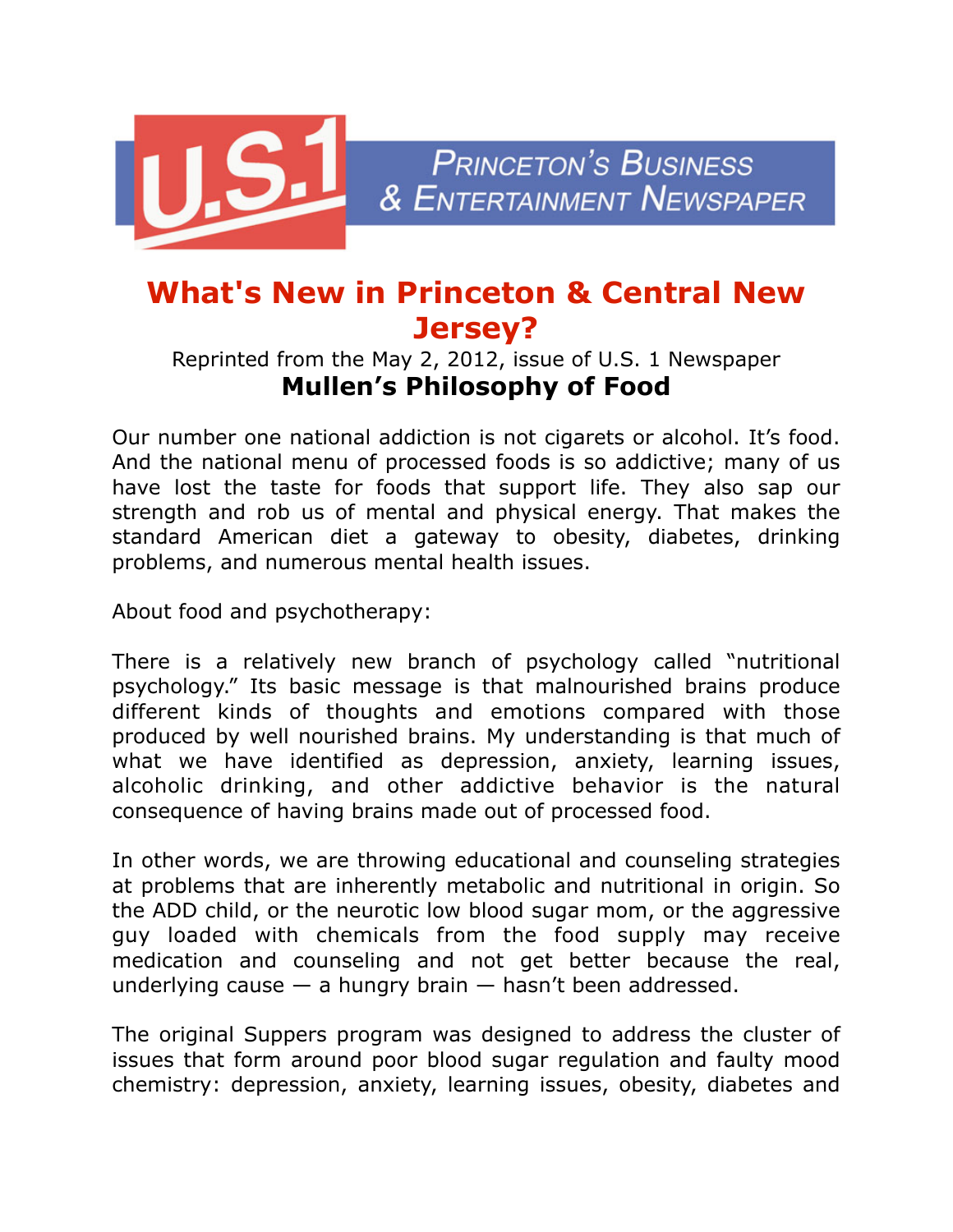problems with alcohol. These seemingly far-flung issues are actually very closely related and cluster not only within families, but within individuals as well. So in a family where processed foods are eaten and we see obesity or diabetes, for example, we would expect to find more mental health challenges and addictions.

Suppers is informed by science, but it is purposely not scientific. It is about returning  $-$  to the best of our ability  $-$  to the conditions that predate the problem. Briefly, my position is that we don't need deeper science; we need to apply what we already know but ignore.

That's were the addiction piece comes in. Everybody knows they need to eat better and that it involves more vegetables and less junk. People walk into type 2 diabetes knowing full well their habits are killing them.

What is just coming to the public eye is the notion that the food supply itself is addictive in this country because 1.) most processed foods overtax the endocrine system that stabilizes blood sugar and mood chemistry (leading people to self-medicate with carbs) and 2.) the brain is the first organ to be affected (fatigue, depression, mood swings, craving, and self-medicating for these feelings) because it is the most sensitive organ to poor nutrition.

So long before diabetes, stroke, and heart attacks we are likely to see fatigue, depression, etc. because these are the early signs of the disease process. We are also likely to see eating and drinking patterns that "self-medicate" for the energy and mood swings.

The need is greater than the need for AA. We are talking about the underlying biochemical cause of the obesity and diabetes epidemics and everything that extends from them (stroke, etc.) But AA's message is really simple: Don't drink. Go to meetings. With food, abstinence is not an option. The entire processed food industry is central to the problem.

Suppers provides a social context for living life a healthier way. It provides delightful events at which people can form relationships with others who want to form healthier friendships. It supports values of small, local businesses and farming practices. And it changes the